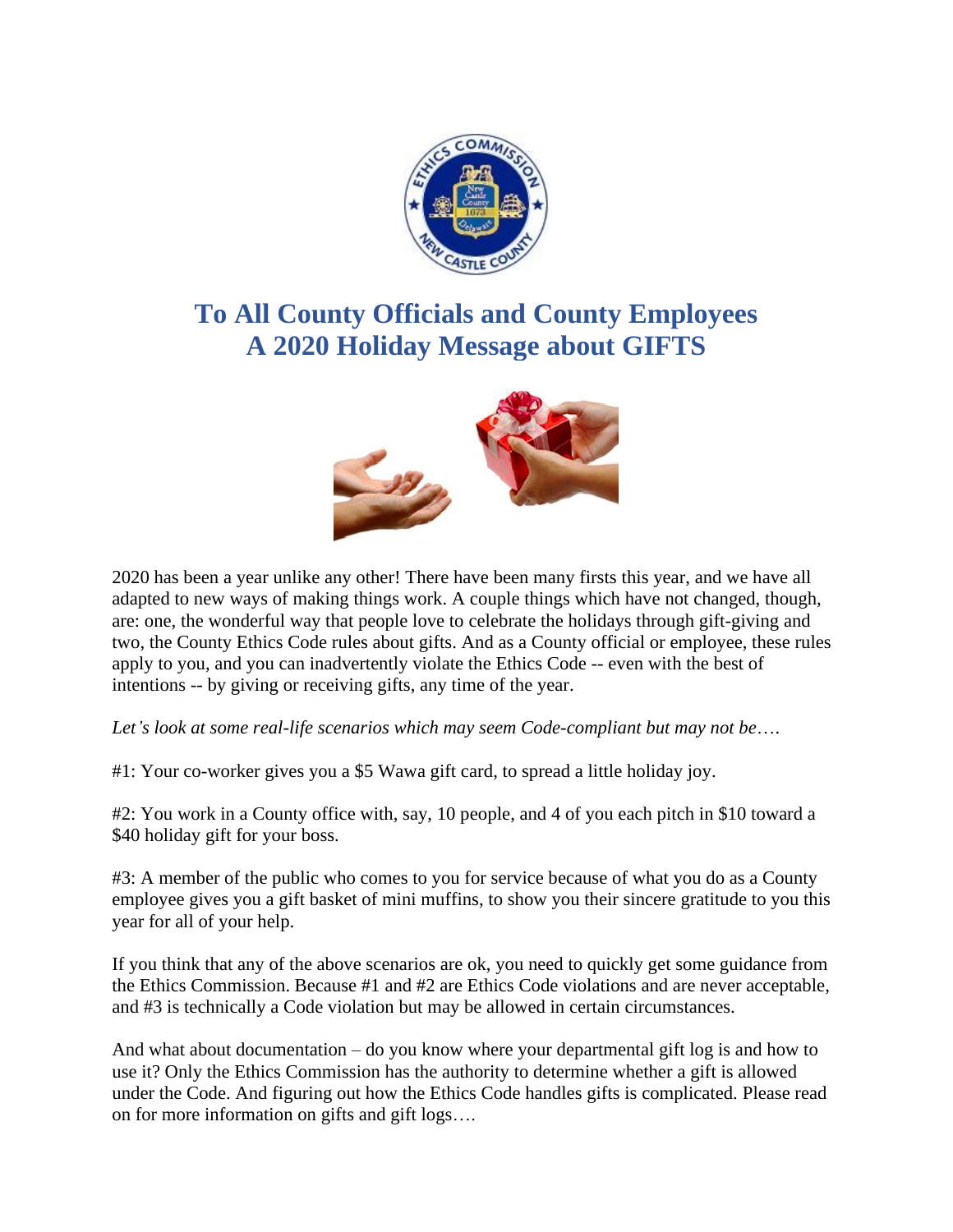# **THE ETHICS CODE DISCOURAGES ALL GIFTS TO COUNTY OFFICIALS AND EMPLOYEES**

*Why are gifts discouraged?* Every government in the US grapples with the difficult issues surrounding gifts. Gifts muddy the waters when it comes to creating and maintaining the confidence of the public in government without favoritism. When County officials or employees are – or appear to be – influenced by those who give them things, people lose faith in the impartiality of their government. Do not let yourself be put in a potentially adverse situation; contact the Ethics Commission on how a gift should be handled, check with a supervisor, and document everything. And keep in mind that not all gifts, per the Ethics Code, are things which are wrapped in pretty paper and a bow. This time of year, most gifts are, but do not assume that something is not a gift just because it does not look like a present.



# *What to do about gifts:*

1. Contact the Ethics Commission for advice so that you do not violate the Ethics Code.

2. Politely refuse the gift and explain that the County Code prohibits your acceptance of it.

3. If you are not there to refuse the gift, return the gift and then record the gift, and that you returned it, in your departmental gift log.

4. If, in the rare situation that returning the gift is not possible, donate the gift to charity and record that in your departmental gift log.

5. If your refusal of the gift would be so upsetting to the gift-giver that an interruption of County services would result, accept the gift but make it politely clear to the gift-giver that you cannot do this again because you are a County official/employee and acceptance of the gift may violate the Code, and log this in your departmental gift log.

6. If the gift is sent to the County at the end of a work period, and it is perishable, such that these factors make it impractical or overly burdensome to return it or to donate it, then place it in an area where the most people possible may take part in it and record it in your department gift log.

7. Attend the next training session offered on the Ethics Code to learn/review the rules on gifts.\*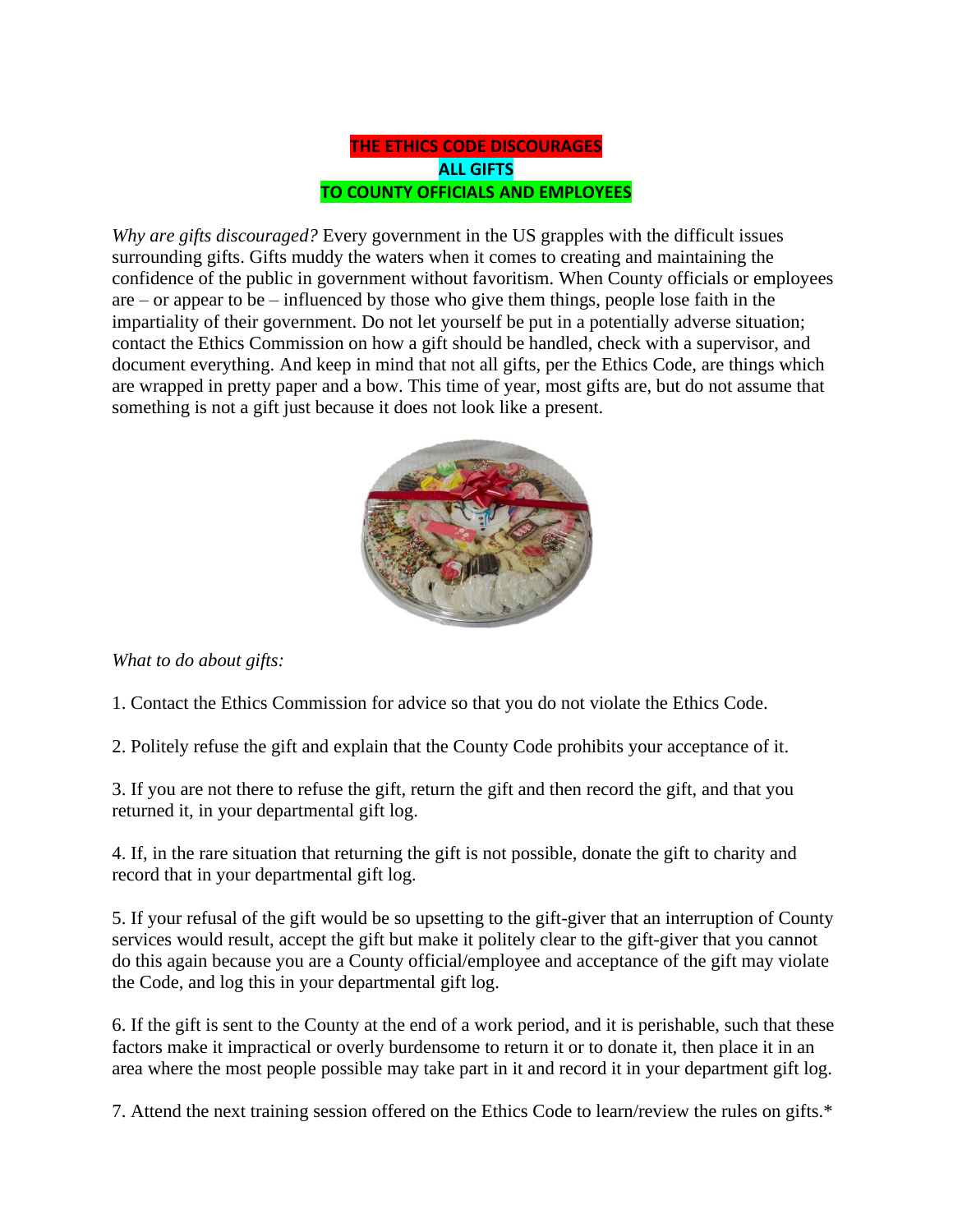### *Gifts which are NEVER ok:*



1. Cash or cash-like equivalents (gift cards, checks, securities) of ANY value whatsoever.

2. Anything given to you from County vendors, persons/companies who do business with the County, or persons/companies which are regulated by the County that is worth \$25 or more.

3. Gifts from people you supervise (unless it is a group gift where the contribution toward the gift was voluntary, under \$25 per person, and the gift is presented from the entire group supervised by that person with no disclosure of the names of individuals who did not contribute to the group gift.)

### *Gifts which MAY be ok:*



1. Gifts with no marketable value.

2. Refreshments valued at \$25 or under per person which are volunteered by a County vendor or someone regulated by the County if they are offered at a time and place where your purchase of refreshments is not reasonably available.

3. Refreshments offered at a meeting of official business valued at \$25 or under per person which are offered to everyone at the meeting so that the work-related purpose of the meeting may reasonably continue.

4. Invitations or tickets to an event of a non-profit organization, civic or government group, which is open to the public and which is valued in excess of \$101.

5. Training expenses from a government body or an association of government bodies if your attendance is approved by your manager.

6. Gifts given to an official or employee by a government or an association of government bodies.

7. Gifts given publicly in honor of performance of public service and valued under \$50.